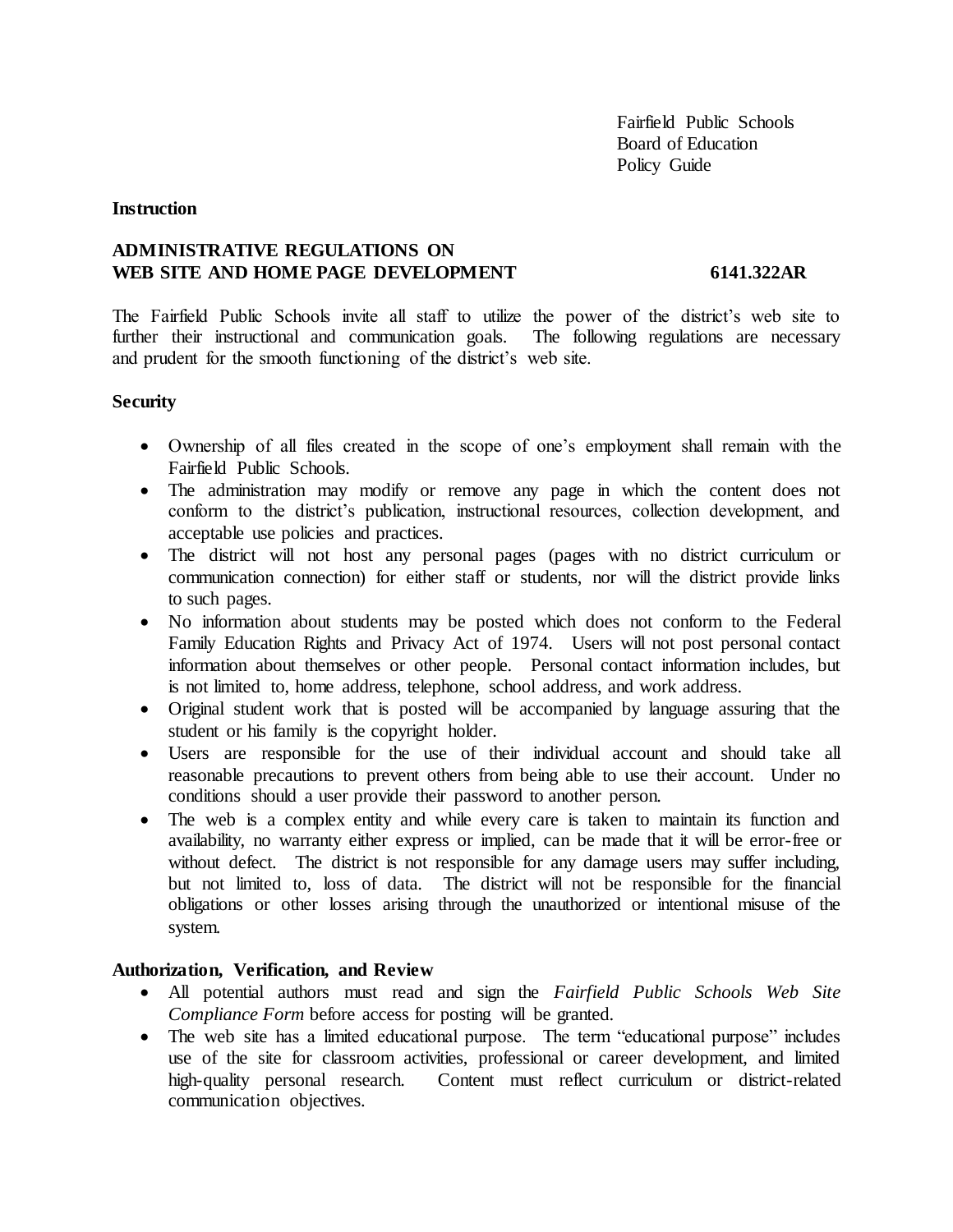# **Instruction**

# **ADMINISTRATIVE REGULATIONS ON WEB SITE AND HOME PAGE DEVELOPMENT** (continued) **6141.322AR**

#### **Authorization, Verification, and Review** (continued)

- All authors or their designee must conduct a periodic review of pages for the purpose of making any updates or changes to information.
- Links, allowed only for educational use, are the responsibility of the author and must be reviewed periodically for accuracy and suitability.
- Pages containing links to web pages outside of the Fairfield Public Schools web site must include the following disclaimer: "The Fairfield Public Schools is not responsible for any information or content provided by web sites beyond this site."
- If it is determined that the content of a linked site is no longer appropriate according to Fairfield Public Schools criteria, it may be requested to be removed or removed without notice.
- An administrator may designate a "webmaster" to manage a department, school, or program page.
- Each individual who posts material on the web is responsible for its accuracy and timeliness.
- No copyrighted material may be posted to any page without the specific permission of the copyright holder. If a work contains language that specifies acceptable use of that work, the user should follow the expressed requirements. If the user is unsure whether or not they can use a work, they should request permission from the copyright owner.
- All pages are prohibited from containing:
	- a. advertising material promoting the sale of commercial or noncommercial products or services (pages created on commercial sites, e.g., schoolnotes.com, angelfire.com, where the advertisements are not within the staff member's control are exempt from this prohibition);
	- b. advertising on behalf of candidates for public office;
	- c. classified ads;
	- d. request for volunteers or services by non-profit or for-profit groups or request for donations of money, materials, or services by the same (exception: educational or district-related information); and/or
	- e. editorial comments of any kind.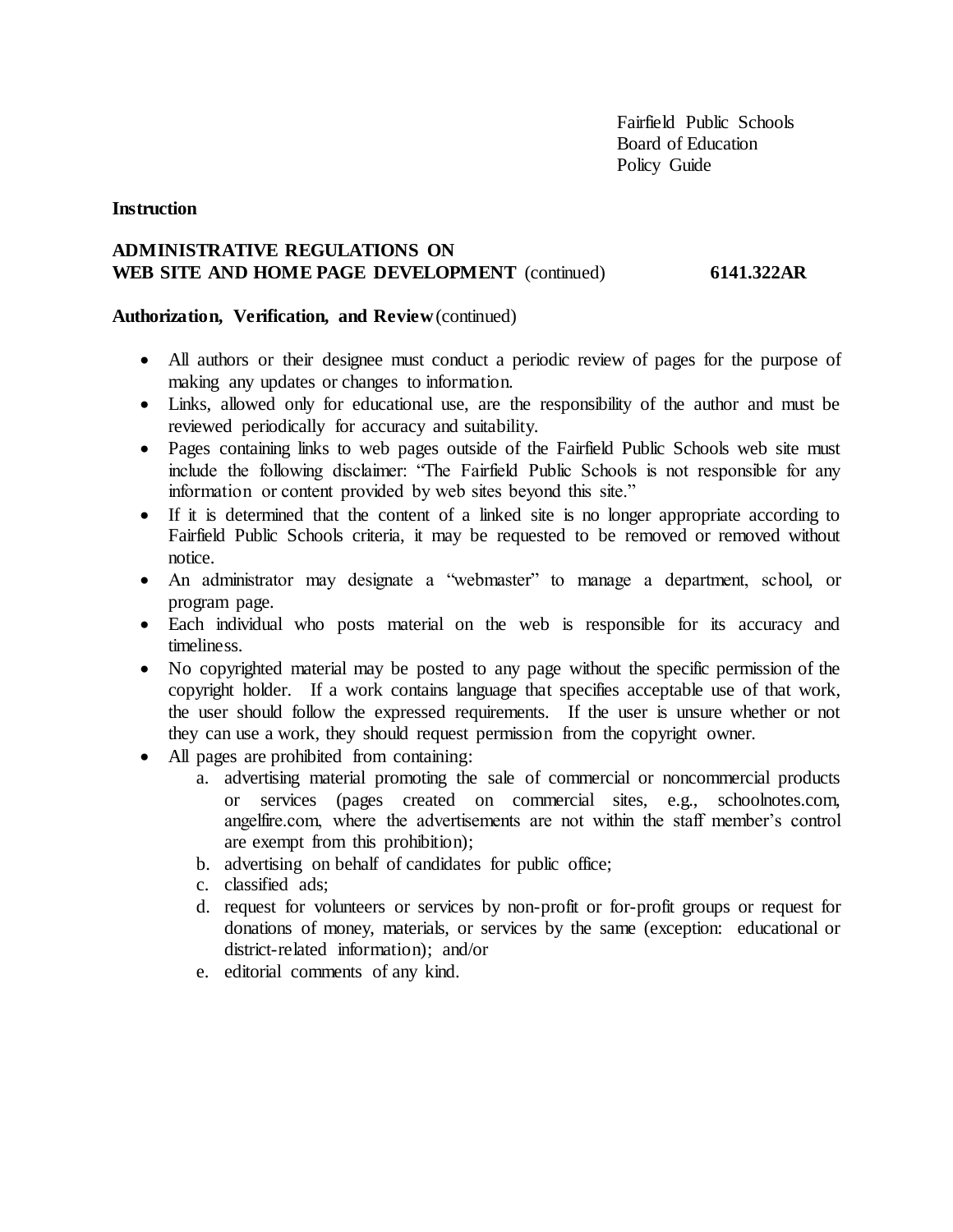## **Instruction**

# **ADMINISTRATIVE REGULATIONS ON WEB SITE AND HOME PAGE DEVELOPMENT** (continued) **6141.322AR**

#### **Publishing Student Images**

- Schools will *print a general written announcement* at the beginning of the year in a communication to all parents or guardians (such as a newsletter) announcing:
	- a. the routine videotaping or photographing of school concerts, assemblies, etc;
	- b. these images are routinely displayed or shown in a variety of settings including, but not limited to, meetings, publications, and the school's web site; and
	- c. student names are not connected with their images.

Parents or guardians who do not want their child videotaped or photographed and those images displayed in the circumstances described are asked to contact the school principal.

 If videotaping, audio taping, or photography is planned for a more specific school setting (e.g., a classroom) a written announcement of the planned activity incorporating *both that activity and any potential future activities of a similar nature* will be sent to the parent or guardian. For example, a letter could state the following:

During the week of October \_\_\_\_, \_\_\_\_\_\_\_, the students and I will be videotaping their presentations of essential questions they have developed and research they have conducted on life in the rain forest. Students will use these videos to conduct a self-evaluation of their performance.

This is the first time this year I will be using videotape, audiotape, or photography in my class. However, from the date of this activity forward I will be utilizing these media in a variety of instructional activities within this class during the remainder of the year. The images are routinely displayed in a variety of settings including, but not limited to, meetings, publications, and the school's web site. Student names are not connected with their images. *If you do not permit your child to have his or her image recorded and displayed please let me know, in writing, and I will honor your wishes during this project and for the remainder of the year.*

I look forward to the beneficial use of videotape in evaluating our upcoming presentations and hope you will let your child participate.